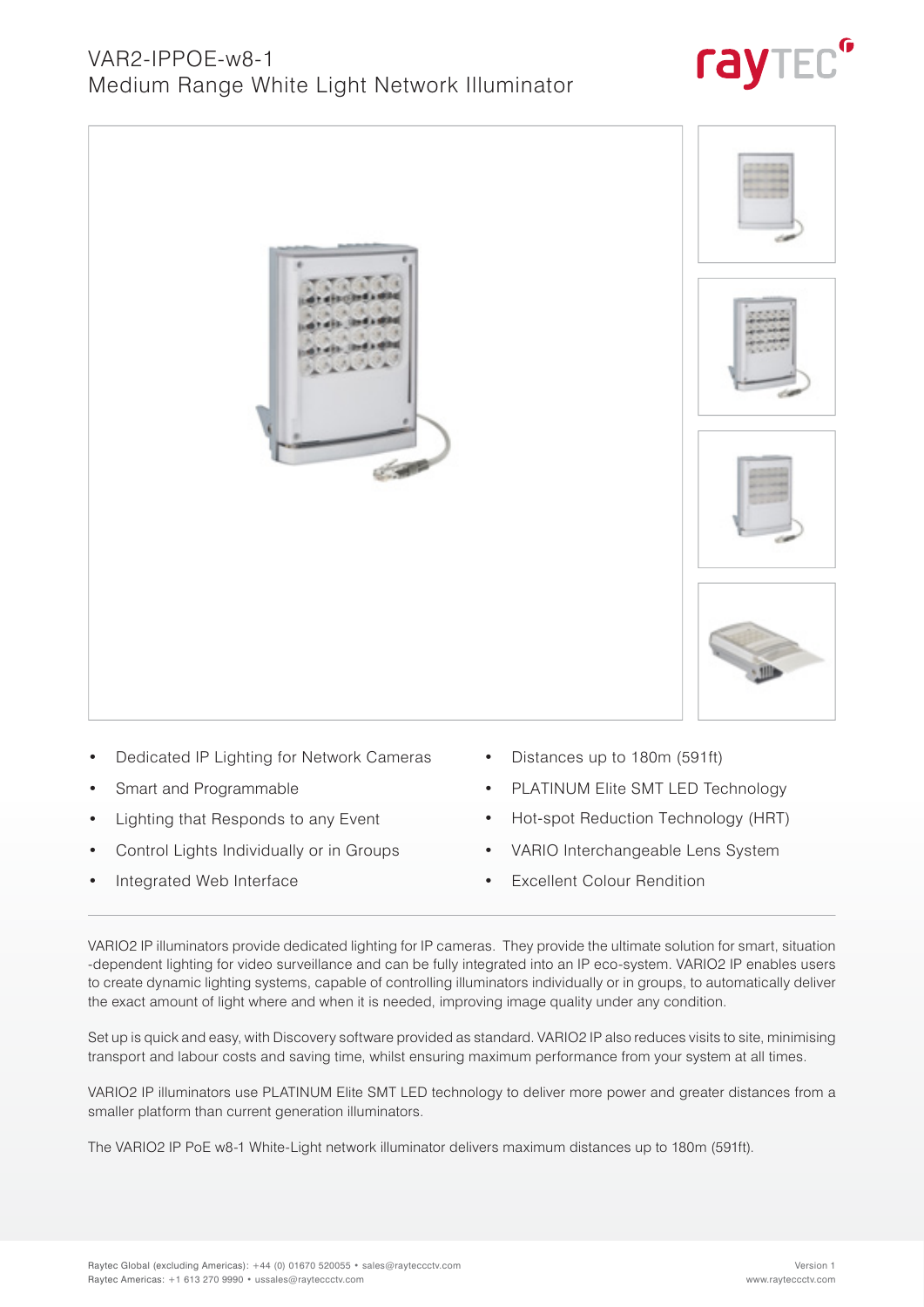## Product Dimensions

| 135mm (5")                                                     | 68.2mm (2.6")                                                                                                                                                                                                                                                            |
|----------------------------------------------------------------|--------------------------------------------------------------------------------------------------------------------------------------------------------------------------------------------------------------------------------------------------------------------------|
| $(7.9)$ mm002<br>$(180$ mm $(7)$<br><b>raytec</b> <sup>o</sup> | $\varnothing$ 8.5mm (0.3")<br>O)<br>$\bigcirc$<br>∩<br>∩<br>94.5mm (3.7")<br>(O)<br>94.5mm (3.7")                                                                                                                                                                        |
| Features                                                       | <b>Benefits</b>                                                                                                                                                                                                                                                          |
| Dedicated IP Lighting with PoE                                 | Remote control from anywhere on the network. Easy set-up,<br>commissioning, operation and maintenance, minimising labour time<br>and costs whilst maximising performance 24/7.                                                                                           |
| Integrated Web Interface                                       | Provides quick access screen for instant response to live events in real<br>time as well as a host of advanced programmable settings.                                                                                                                                    |
| <b>Advanced User Defined Settings</b>                          | Integrated web interface provides a host of user defined additional<br>settings and diagnostics tools. Tailor your solution to meet the exact<br>demands of your installation.                                                                                           |
| API for Platform Integration                                   | VARIO2 IP provides a dedicated API for seamless integration into 3rd<br>party technology platforms such as VMS, BMS and Access Control<br>Systems.                                                                                                                       |
| <b>HTTP Commands as Standard</b>                               | HTTP command functionality provides even more integration<br>possibilities. HTTP commands can be used to control VARIO2 IP<br>illuminators from any network enabled device.                                                                                              |
| Platinum Elite SMT LED Technology                              | VARIO2 illuminators use cutting-edge PLATINUM Elite SMT LED<br>technology together with an enhanced Cool Running™ thermal<br>management system to deliver World leading power, reliability and<br>flexibility.                                                           |
| VARIO Interchangeable Lens System                              | Angle of illumination can be easily, quickly and precisely adjusted by<br>changing the VARIO holographic lens insert, to match the specific<br>camera field of view.                                                                                                     |
| Hot-spot Reduction Technology (HRT)                            | Hot-spot Reduction Technology (HRT) delivers a highly diffused,<br>elliptical beam shape to deliver more light where it is needed, generating<br>both longer distances and minimizing light wastage. The HRT system<br>also prevents overexposure of foreground objects. |

### 5 YEAR WARRANTY

All Raytec luminaires are provided with an industry leading 5 year warranty and have an expected useful life in excess of 10 years